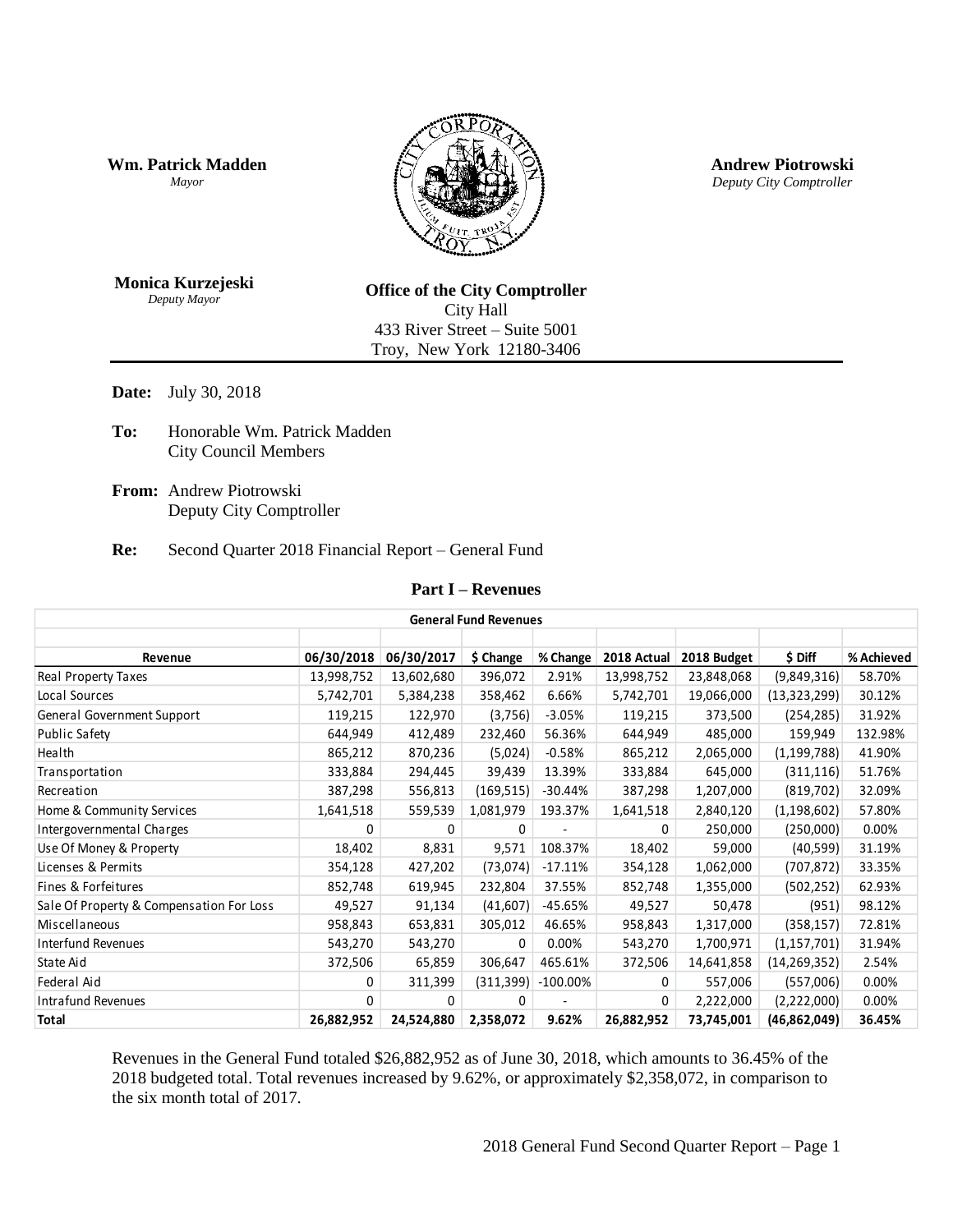As noted in the first quarter report seasonality has a tremendous impact on the revenue recognition of the City throughout the fiscal year. For example the City's AIM funding from New York State will not be received and recognized until the fourth quarter, as the City does not receive the principal amount until December  $15<sup>th</sup>$  of the fiscal year. This revenue alone represents 16.65% of the total 2018 adjusted budget for revenues.

Real property tax collections were \$13,998,752 at the end of the first quarter in 2018, equaling 58.70% of the total revenue budgeted for. Real property tax collections improved significantly in the second quarter of 2018 causing the high percentage of budgeted revenues to be recognized and also the increase in revenues from the six month total of 2017. The increased revenues when comparing year to year is in agreement with the property tax increase that occurred in 2018.

Revenues from Local Sources has only been recognized at 30.12% of the total amount budgeted for in 2018 due to the seasonality and revenue recognition timing of sales tax revenues. The total however in the first six months of 2018 has increased by 6.66%, or \$358,000, in comparison to the six month total of 2017. The cause for this increase is from sales tax, which continues to increase quarterly from the prior year and defy the statewide trend, and interest collection on real property taxes. The cause specifically for the increase in penalty collection was from payment from property owners prior to the date of foreclosure.

The revenues from Public Safety have both increased significantly and exceeded the total amount budgeted for in 2018 due to the collection rate of vacant building fees throughout the City.

Revenues from Home & Community Services totaled \$1,641,518 at the end of the second quarter, which is 57.80% of the total amount budgeted for in 2018. The significant increase from 2017 is due to the implementation of the refuse fee in 2018 whereas in 2017 the City had the recycling fee in place; thus, making it difficult to compare revenues from year to year. While collections have improved subsequent to the passing of legislation allowing interest to be charged there is still a concern as approximately 21.32% of the first installment payments due April  $30<sup>th</sup>$  are still outstanding as of June 30, 2018. Also almost 50% of the total payments collected to date were both installments, meaning if payments continue on the current trend the collection of the second installment will sufficiently meet the total amount budgeted for in 2018.

The significant increase in revenues in Fines & Forfeitures from 2017 and the high percentage in budgeted revenues recognized in the 2018 fiscal year is attributable to an increase in collections from traffic and parking fines.

The increase in revenues classified as Miscellaneous from 2017 to 2018 are from both increased contributions from employees pertaining to health insurance and the premium received on the City's Bond Anticipation Note (BAN) issuance in February.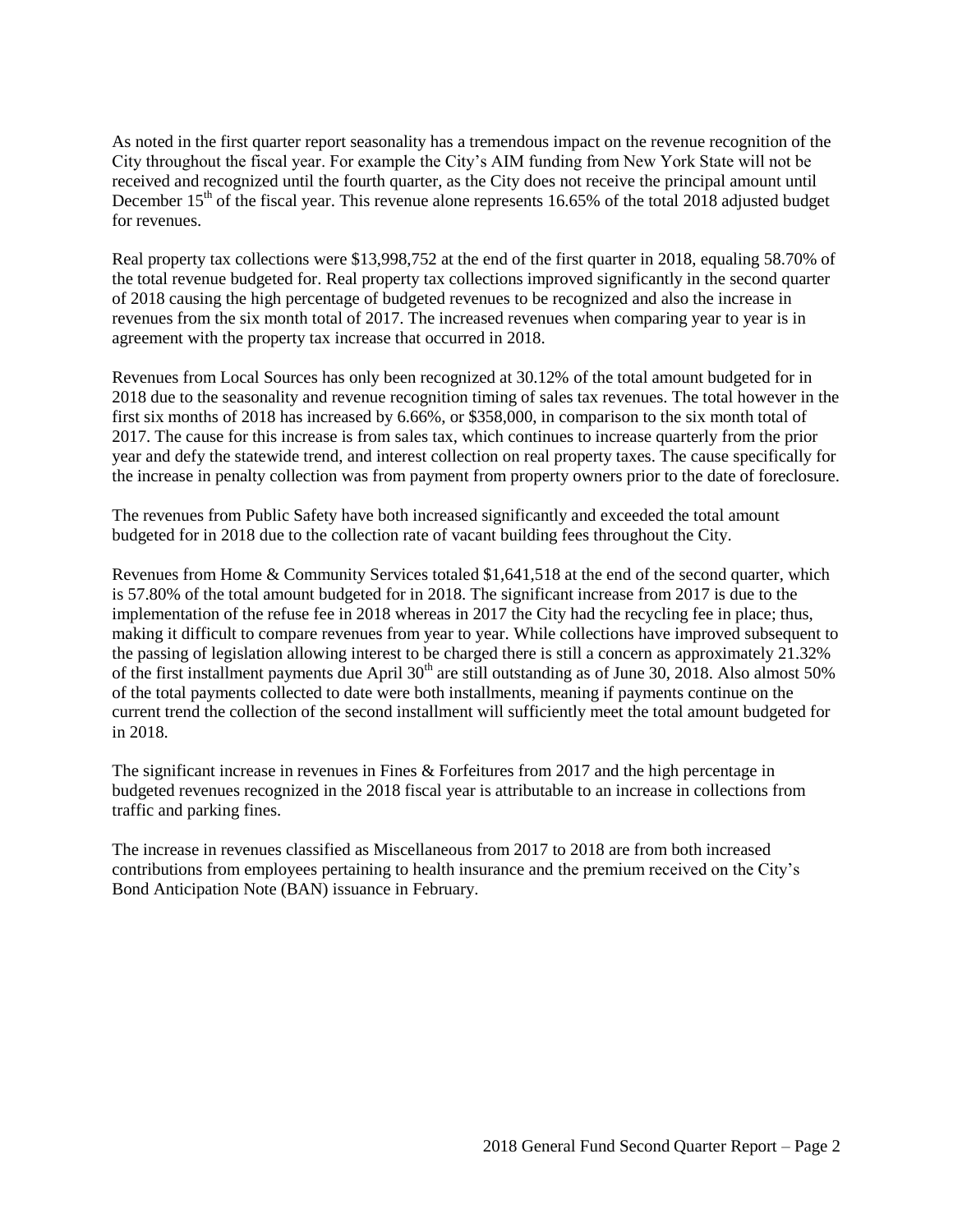# **Part II – Expenditures**

|                                              |            |                       | <b>General Fund Expenditures</b> |           |            |                                      |            |            |
|----------------------------------------------|------------|-----------------------|----------------------------------|-----------|------------|--------------------------------------|------------|------------|
|                                              |            |                       |                                  |           |            |                                      |            |            |
| Expenditure<br>Code 1 - Salaries             |            | 06/30/2018 06/30/2017 | \$ Change                        |           |            | % Change   2018 Actual   2018 Budget | \$ Rem     | % Expended |
| Permanent Salaries                           | 11,682,476 | 11,214,312            | 468,164                          | 4.17%     | 11,682,476 | 23,418,802                           | 11,736,326 | 49.89%     |
| <b>Temporary Salaries</b>                    | 197,613    | 184,616               | 12,997                           | 7.04%     | 197,613    | 583,874                              | 386,261    | 33.85%     |
| Overtime                                     |            |                       |                                  | 49.95%    |            |                                      |            |            |
|                                              | 86,821     | 57,902                | 28,920                           |           | 86,821     | 139,670                              | 52,849     | 62.16%     |
| Overtime - Snow Plowing<br>Overtime - Police | 151,726    | 133,124               | 18,602                           | 13.97%    | 151,726    | 150,000                              | (1,726)    | 101.15%    |
|                                              | 428,484    | 260,317               | 168,167                          | 64.60%    | 428,484    | 850,000                              | 421,517    | 50.41%     |
| Overtime - Fire                              | 411,536    | 464,377               | (52, 841)                        | $-11.38%$ | 411,536    | 1,145,000                            | 733,464    | 35.94%     |
| Overtime - Public Safety Grants              | 19,635     | 236,413               | (216, 779)                       | $-91.69%$ | 19,635     | 89,306                               | 69,671     | 21.99%     |
| Misc. Other                                  | 577,226    | 542,438               | 34,789                           | 6.41%     | 577,226    | 2,361,772                            | 1,784,546  | 24.44%     |
| <b>Total Code 1</b>                          | 13,555,517 | 13,093,499            | 462,018                          | 3.53%     | 13,555,517 | 28,738,424                           | 15,182,907 | 47.17%     |
| Code 2 - Equipment                           | 89,441     | 4,649                 | 84,791                           | 1823.82%  | 89,441     | 155,714                              | 66,273     | 57.44%     |
| Code 3 - Materials & Supplies                | 1,101,618  | 864,822               | 236,797                          | 27.38%    | 1,101,618  | 2,398,004                            | 1,296,385  | 45.94%     |
|                                              |            |                       |                                  |           |            |                                      |            |            |
| <b>Code 4 - Contractual Services</b>         |            |                       |                                  |           |            |                                      |            |            |
| Utilities                                    | 1,044,771  | 1,008,733             | 36,038                           | 3.57%     | 1,044,771  | 2,181,500                            | 1,136,729  | 47.89%     |
| Postage                                      | 14,824     | 17,990                | (3, 166)                         | $-17.60%$ | 14,824     | 48,835                               | 34,011     | 30.35%     |
| Printing & Advertising                       | 23,131     | 22,205                | 926                              | 4.17%     | 23,131     | 71,649                               | 48,518     | 32.28%     |
| Repairs & Rentals                            | 865,607    | 847,217               | 18,390                           | 2.17%     | 865,607    | 2,018,716                            | 1,153,109  | 42.88%     |
| Insurance                                    | 309,322    | 310,147               | (825)                            | $-0.27%$  | 309,322    | 332,465                              | 23,143     | 93.04%     |
| Dues                                         | 9,888      | 22,190                | (12, 303)                        | $-55.44%$ | 9,888      | 34,135                               | 24,247     | 28.97%     |
| <b>Consultant Services</b>                   | 850,664    | 826,229               | 24,435                           | 2.96%     | 850,664    | 2,116,666                            | 1,266,002  | 40.19%     |
| Training                                     | 49,669     | 77,177                | (27, 508)                        | $-35.64%$ | 49,669     | 144,328                              | 94,659     | 34.41%     |
| Travel                                       | 3,963      | 4,446                 | (482)                            | $-10.85%$ | 3,963      | 18,311                               | 14,348     | 21.64%     |
| Judgments & Claims                           | 27,598     | 42,601                | (15,003)                         | $-35.22%$ | 27,598     | 250,000                              | 222,402    | 11.04%     |
| Contingencies                                | 0          | 0                     | 0                                | $\Box$    | 0          | 938,340                              | 938,340    | 0.00%      |
| Uniforms                                     | 39,364     | 38,914                | 450                              | 1.16%     | 39,364     | 232,722                              | 193,357    | 16.91%     |
| Medical Expenses                             | 27,952     | 5,545                 | 22,407                           | 404.09%   | 27,952     | 48,000                               | 20,048     | 58.23%     |
| Misc. Other                                  | 1,306      | 6,877                 | (5, 572)                         | $-81.02%$ | 1,306      | 17,500                               | 16,194     | 7.46%      |
| <b>Total Code 4</b>                          | 3,268,059  | 3,230,271             | 37,788                           | 1.17%     | 3,268,059  | 8,453,166                            | 5,185,108  | 38.66%     |
|                                              |            |                       |                                  |           |            |                                      |            |            |
| Code 6/7 - Debt Service                      | 5,025,888  | 4,606,832             | 419,057                          | 9.10%     | 5,025,888  | 7,670,772                            | 2,644,884  | 65.52%     |
| Code 8 - Benefits                            |            |                       |                                  |           |            |                                      |            |            |
| Pension                                      | 1,830,220  | 1,728,563             | 101,657                          | 5.88%     | 1,830,220  | 7,398,940                            | 5,568,720  | 24.74%     |
| Healthcare                                   | 6,344,643  | 6,060,461             | 284,182                          | 4.69%     | 6,344,643  | 14,103,779                           | 7,759,136  | 44.99%     |
| Dental                                       | 298,325    | 306,321               | (7,996)                          | $-2.61%$  | 298,325    | 631,425                              | 333,100    | 47.25%     |
| Social Security                              | 985,985    | 962,140               | 23,846                           | 2.48%     | 985,985    | 2,198,519                            | 1,212,534  | 44.85%     |
| Worker's Compensation                        | 271,335    | 325,335               | (54,000)                         | $-16.60%$ | 271,335    | 400,000                              | 128,665    | 67.83%     |
| <b>Total Code 8</b>                          | 9,730,508  | 9,382,819             | 347,689                          | 3.71%     | 9,730,508  | 24,732,663                           | 15,002,155 | 39.34%     |
|                                              |            |                       |                                  |           |            |                                      |            |            |
| <b>Code 9 - Interfund Transfers</b>          | 1,037,289  | 1,421,063             | (383, 774)                       |           | 1,037,289  | 1,109,865                            | 72,576     | 93.46%     |
| <b>Grand Total</b>                           | 33,808,320 | 32,603,955            | 1,204,366                        | 3.69%     | 33,808,320 | 73,258,608                           | 39,450,288 | 46.15%     |
|                                              |            |                       |                                  |           |            |                                      |            |            |

The six month total for expenditures in the General Fund was \$33,808,320 which amounts to 46.15% of the total 2018 adjusted budget. The 2018 total is an increase of 3.69% from the six month total of 2017, or

2018 General Fund Second Quarter Report – Page 3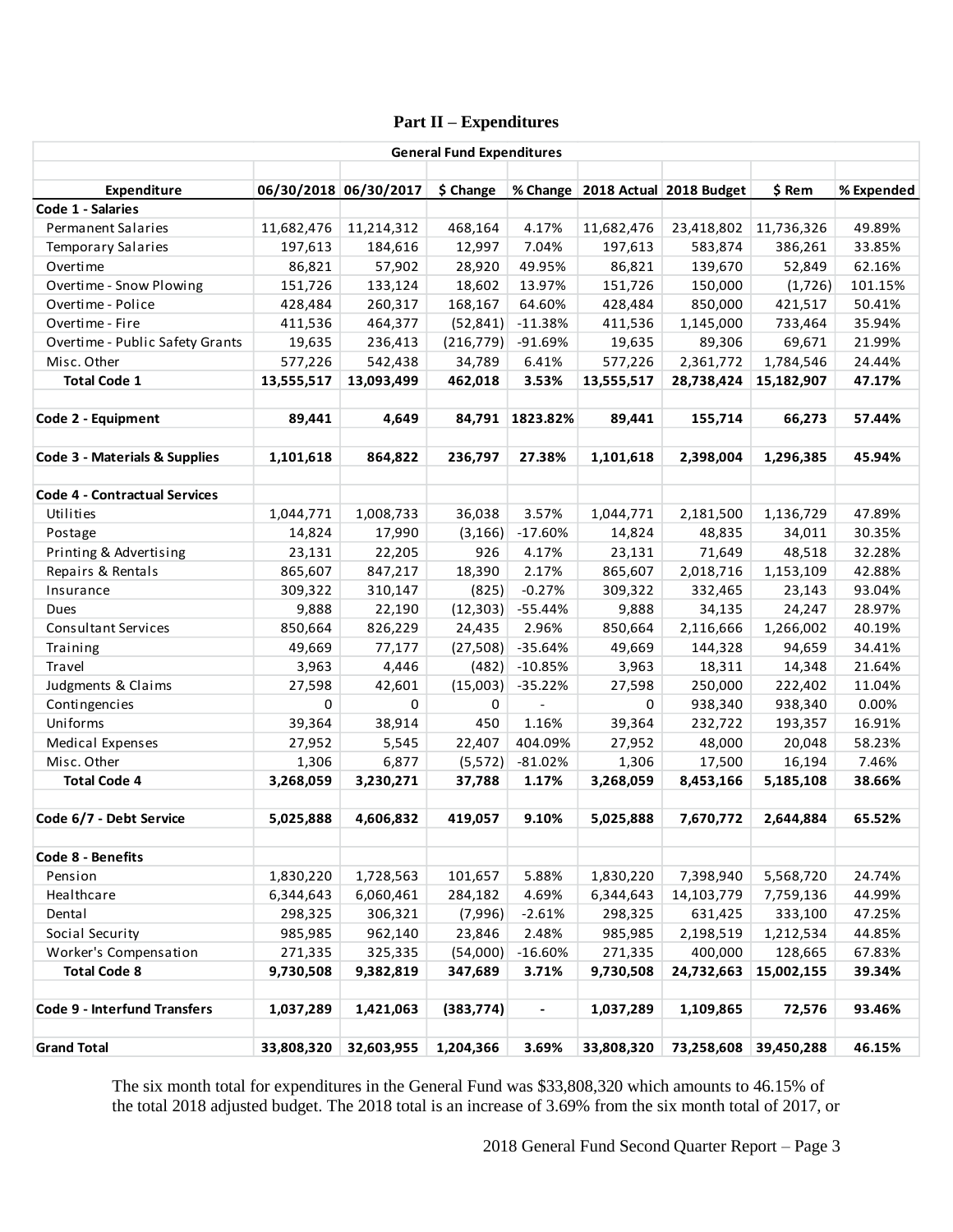approximately \$1,200,000. Similar to the first quarter the increase is primarily caused from areas of expenses that are fixed such as salaries to full-time employees, health insurance and debt service.

Salaries for full-time employees were \$11,682,476 as of June 30, 2018 which totals 49.89% of the total 2018 adjusted budget. This is an increase of 4.17%, or \$468,164 from the six month total of 2017. The cause for the increase from year to year is due to the number of union contracts that were settled and the increased salaries. In the last twelve months the City has settled outstanding contracts with the PBA, COATS, UPSEU and CSEA that resulted in increased salaries in the 2018 fiscal year.

Overtime relating to non-public safety totaled \$86,821 at the end of the second quarter, which is 62.16% of the total 2018 adjusted budget. It is anticipated that budget transfers will be needed as the year progresses for these accounts. The cause for the amount of the budgeted expenditures used and also the increase of 49.95% from the six month total of 2017 is due to things such as garbage collection on holidays to ensure the department stays on schedule despite winter storms and other projects, required work to repair the City's aging fleet and callbacks for maintenance of City facilities.

Overtime in the Police Department totaled \$428,484 at the end of the second quarter, which is 50.41% of the total amount budgeted for the 2018 fiscal year. The total has increased by approximately \$168,000 from the six month total of 2017. As the graph below illustrates the total overtime is a five year when compared to the time period of 2014 through 2018. The cause for this increase is due to the settlement of the PBA and COATS contracts, which resulted in wages that were higher than the previous four years. There has also been the highest number of vacancies within the department when comparing the previous first six months of every year since 2014. Due to the staffing requirements of the department this results in overtime.



Fire overtime, as illustrated in the line graph on the subsequent page, totaled \$411,536 at the end of the second quarter in 2018. This total is 35.94% of the total 2018 adjusted budget amount. It is important to note that the majority of overtime costs within the Fire Department occur during the third and fourth quarters of the fiscal year historically when vacations are more common.

The total overtime costs have decreased from the six month total of 2017 by \$52,000 which is a decrease of 11.38%. The cause for the decrease is due to a decrease in the number of vacancies when comparing to 2018 to 2017 through the end of June.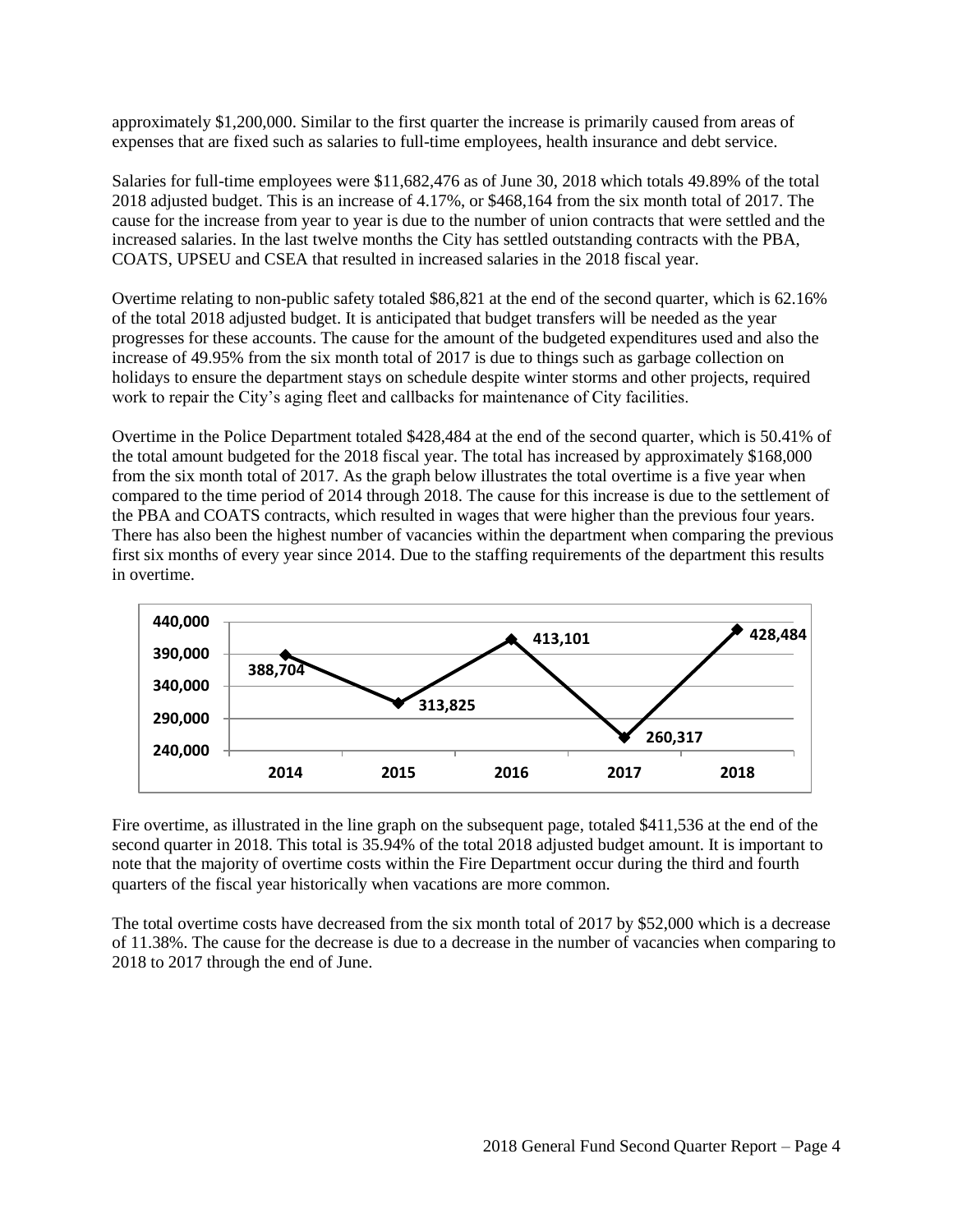

Expenditures for equipment have increased from 2017 for purchases within the Police and Fire Departments that were approved to be spent in 2017 but had purchase orders carryover to 2018. This is a standard accounting procedure for the City and part of the accounting process.

The purchases of expenditures relating to Materials & Supplies totaled \$1,101,618 as of June 30, 2018, amounting to 45.94% of the total amount budgeted in 2018 for this category. The expenditures have increased by 27.38%, or \$236,000, in comparison to the six month total of 2017. The increase is caused from the winter conditions and the increase costs related to the purchase of salt in the 2018 fiscal year. There have also been increased costs for the maintenance of city vehicles due to the aging fleet the City owns and operates with.

Expenditures encompassing the Contractual Services totaled \$3,268,059 at the end of the third quarter, which is an increase of \$37,788 from 2017. This increase is very minimal especially when considering there are contractual costs, such as the 911 contract with the County, within this category that had increases annually that encompass the total increase.

Health insurance costs totaled \$6,344,643 at the end of the second quarter, which is 44.99% of the total amount budgeted in 2018. The costs have increased by 4.69% or approximately \$284,000 from the six month total of 2017. The primary cause for the minimal increase is due to the City switching the Medicare Advantage Plan to a new provider which caused for significant savings in 2018. The actual results in 2018 are much improved from that of the first quarter; however, this is still an area of concern for the remainder of the fiscal year. The City experienced significant costs in the self-insured Blue Shield plan during the first quarter but over the last three months costs have stabilized. The concern still remains though that due to the number of high cost claims experiences and analyzing further the self-insured portion of the plan could be subject to more high claims that will drive costs up over the remaining six months.

|                     | 2018        | 2017        | <b>Difference</b> |
|---------------------|-------------|-------------|-------------------|
| <b>Revenues</b>     | 26,882,952  | 24,524,880  | 2,358,072         |
|                     |             |             |                   |
| <b>Expenditures</b> | 33,808,320  | 32,603,955  | 1,204,365         |
|                     |             |             |                   |
| <b>Difference</b>   | (6,925,368) | (8,079,075) | 1,153,707         |

|  |  | <b>Part III – Conclusion</b> |  |
|--|--|------------------------------|--|
|--|--|------------------------------|--|

The results of the second quarter show in improved financial position than the six month total of 2017 due to increased revenue despite showing a "deficit" year to date. While there is a deficit currently, as was the case in 2017 as well, it is still too early to have a definitive thought on how the General Fund will end the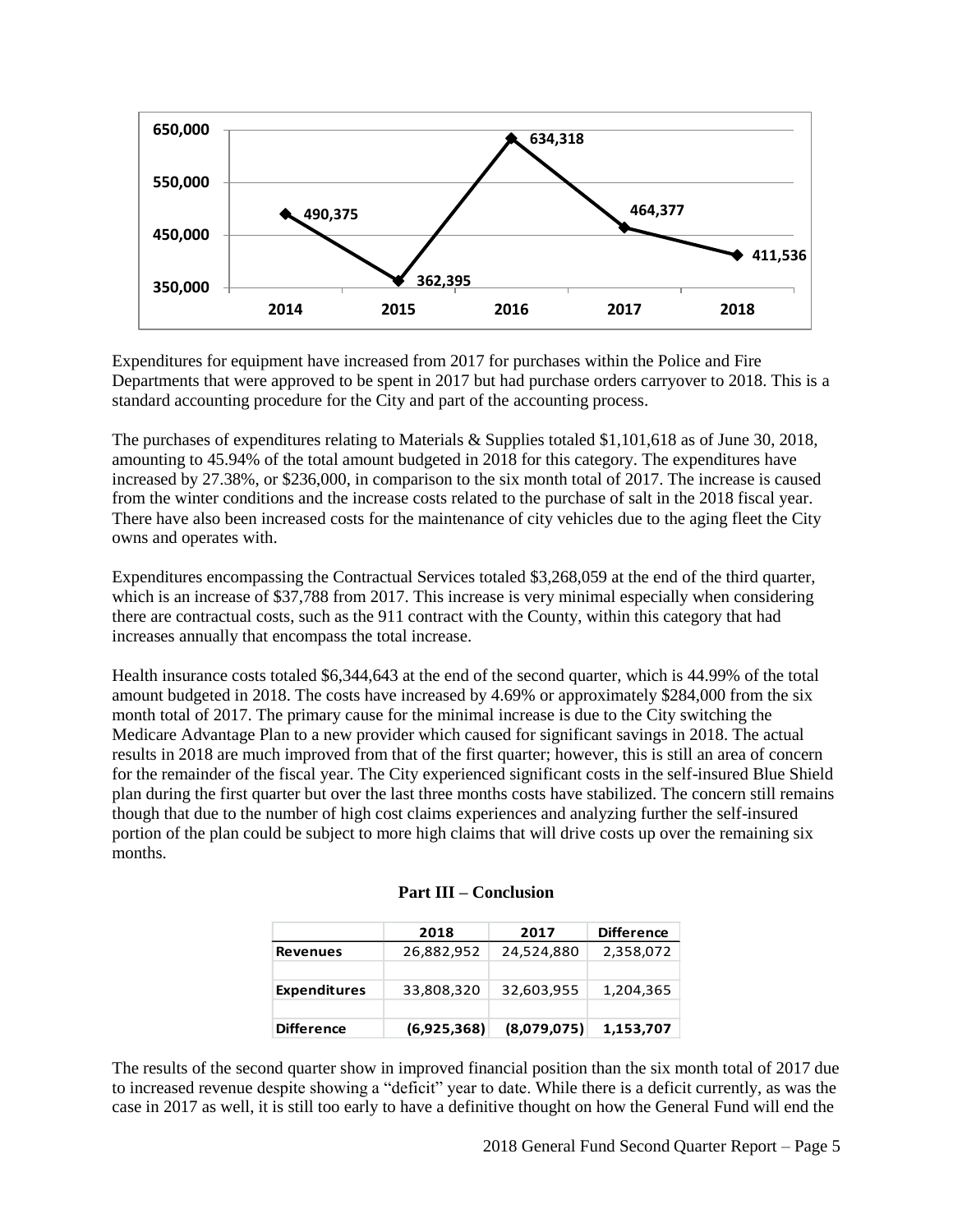fiscal year due to seasonality of how revenues and expenditures are recognized. What the report does indicate though is how items not subject to seasonality are trending for the year, such as revenues from parking and traffic tickets and overtime.

If you have any questions regarding the information provided in this report please do not hesitate to contact me for answers.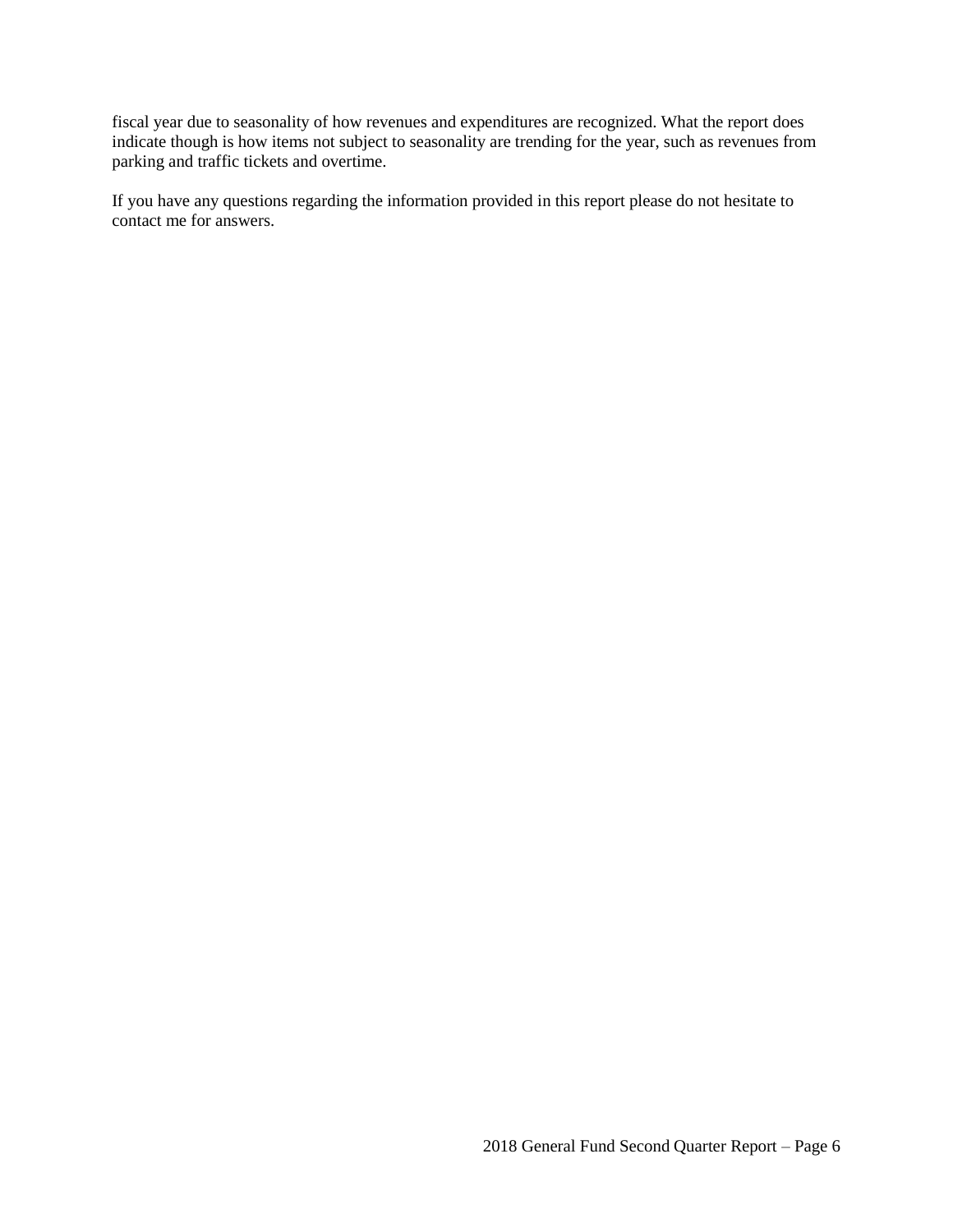**Wm. Patrick Madden** *Mayor*



**Andrew Piotrowski** *Deputy City Comptroller*

**Monica Kurzejeski** *Deputy Mayor*

**Office of the City Comptroller** City Hall 433 River Street – Suite 5001 Troy, New York 12180-3406

**Date:** July 30, 2018

**To:** Honorable Wm. Patrick Madden City Council Members

**From:** Andrew Piotrowski Deputy City Comptroller

**Re:** Second Quarter 2018 Financial Report – Sewer Fund

#### **Part I – Revenues**

| <b>Sewer Fund Revenues</b> |            |            |           |          |             |             |             |            |  |
|----------------------------|------------|------------|-----------|----------|-------------|-------------|-------------|------------|--|
|                            |            |            |           |          |             |             |             |            |  |
| Revenue                    | 06/30/2018 | 06/30/2017 | \$ Change | % Change | 2018 Actual | 2018 Budget | \$ Diff     | % Achieved |  |
| Sewer Rents                | 2,047,622  | 1,756,893  | 290.729   | 16.55%   | 2,047,622   | 4,650,000   | (2,602,378) | 44.03%     |  |
| Sewer Charges              | 197,161    | 81,344     | 115.817   | 142.38%  | 197,161     | 286,852     | (89, 691)   | 68.73%     |  |
| Use Of Money & Property    | 649        | 133        | 516       | 387.23%  | 649         | 500         | 149         | 129.83%    |  |
| Miscellaneous              | 14,565     | 9,955      | 4.610     | 46.32%   | 14,565      | 26.600      | (12,035)    | 54.76%     |  |
| <b>Total</b>               | 2.259.997  | 1,848,325  | 411.672   | 22.27%   | 2,259,997   | 4,963,952   | (2,703,955) | 45.53%     |  |

Revenues in the Sewer Fund totaled \$2,259,997 at the end of the second quarter in 2018, which is 45.53% of the budgeted total. In comparison the 2018 revenues totaled \$1,848,325; therefore the revenues in 2018 have increased by 22.27%.

The primary source of revenue in the Sewer Fund comes from sewer rents charged to city residents, with revenue from this source totaling \$2,047,622 as of June  $30<sup>th</sup>$ , or 44.03% of the total 2018 budgeted amount. This is an increase of \$290,729, or 16.55% from the six month total of 2017. The cause for the increase is similar to the first quarter of 2018 where the city sewer rate was increased in the beginning of 2017; therefore, the entire 2018 fiscal year is based on the new rate of 100% of the city water rate whereas the 2017 revenues were split between the two rates.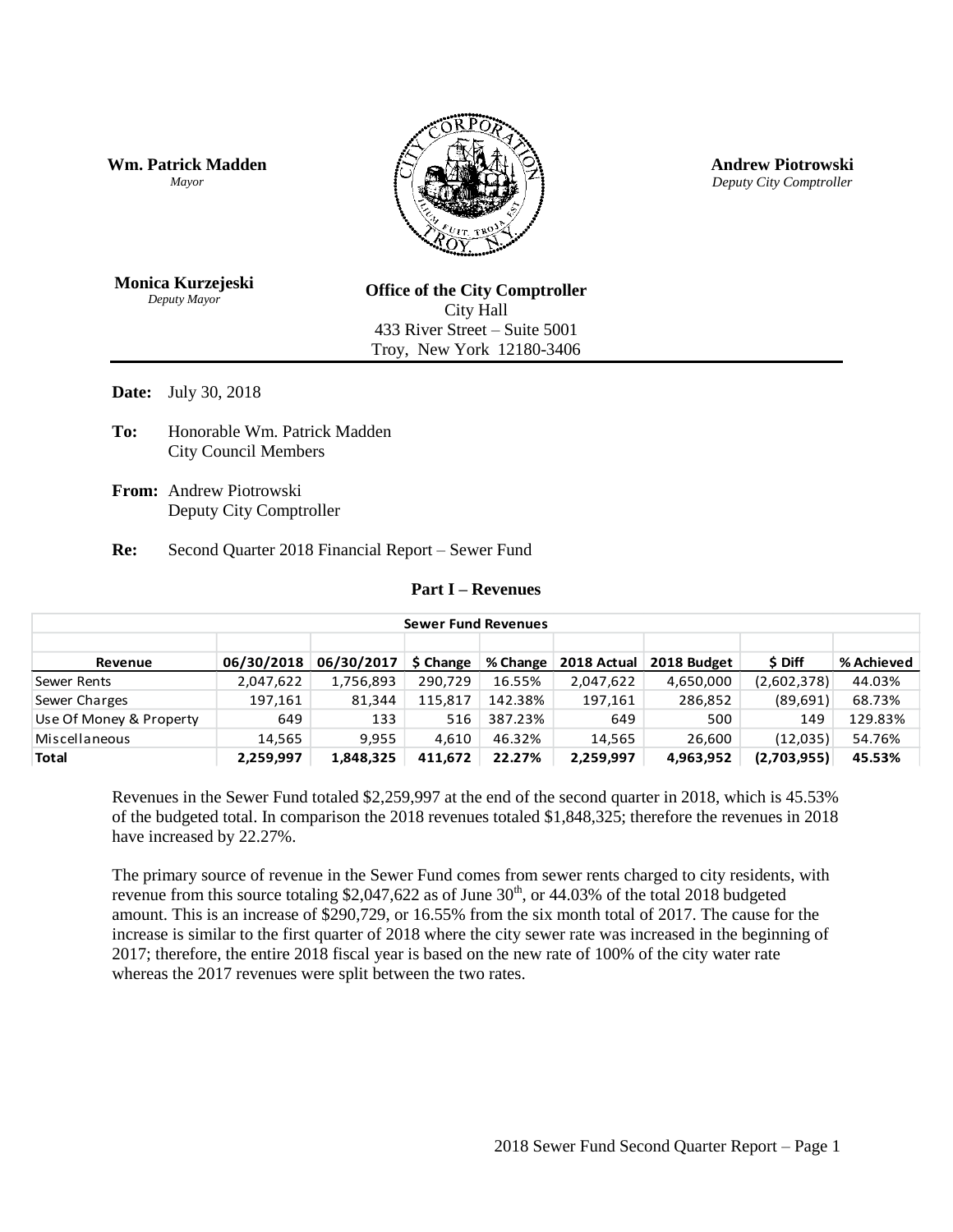## **Part II – Expenditures**

|                                      |           |                       | <b>Sewer Fund Expenditures</b> |                |             |             |           |            |
|--------------------------------------|-----------|-----------------------|--------------------------------|----------------|-------------|-------------|-----------|------------|
| Expenditure                          |           | 06/30/2018 06/30/2017 | \$ Change                      | % Change       | 2018 Actual | 2018 Budget | \$ Rem    | % Expended |
| Code 1 - Salaries                    |           |                       |                                |                |             |             |           |            |
| <b>Permanent Salaries</b>            | 361,340   | 323,888               | 37,452                         | 11.56%         | 361,340     | 813,258     | 451,918   | 44.43%     |
| <b>Temporary Salaries</b>            | 11,520    | 7,800                 | 3,720                          | 47.69%         | 11,520      | 32,500      | 20,980    | 35.45%     |
| Overtime                             | 36,805    | 28,519                | 8,286                          | 29.06%         | 36,805      | 90,000      | 53,195    | 40.89%     |
| Misc. Other                          | 4,900     | 1,538                 | 3,363                          | 218.70%        | 4,900       | 17,500      | 12,600    | 28.00%     |
| <b>Total Code 1</b>                  | 414,565   | 361,744               | 52,821                         | 14.60%         | 414,565     | 953,258     | 538,693   | 43.49%     |
| Code 2 - Equipment                   | 0         | 0                     | 0                              | $\blacksquare$ | 0           | 33,888      | 33,888    | 0.00%      |
| Code 3 - Materials & Supplies        | 58,812    | 80,681                | (21, 869)                      | $-27.11%$      | 58,812      | 294,457     | 235,645   | 19.97%     |
| <b>Code 4 - Contractual Services</b> |           |                       |                                |                |             |             |           |            |
| Utilities                            | 4,102     | 4,686                 | (584)                          | $-12.46%$      | 4,102       | 15,860      | 11,758    | 25.86%     |
| Repairs & Rentals                    | 12,656    | 716                   | 11,940                         | 1667.64%       | 12,656      | 77,058      | 64,401    | 16.42%     |
| Insurance                            | 15,094    | 15,083                | 10                             | 0.07%          | 15,094      | 16,623      | 1,529     | 90.80%     |
| <b>Consultant Services</b>           | 28,761    | 7,353                 | 21,408                         | 291.16%        | 28,761      | 314,820     | 286,059   | 9.14%      |
| Training                             | 0         | $\Omega$              | $\Omega$                       | $\sim$         | $\mathbf 0$ | 10,000      | 10,000    | 0.00%      |
| Judgments & Claims                   | $\Omega$  | $\Omega$              | 0                              | $\blacksquare$ | $\Omega$    | 50,296      | 50,296    | 0.00%      |
| Uniforms                             | 3,538     | 2,220                 | 1,319                          | 59.39%         | 3,538       | 8,500       | 4,962     | 41.63%     |
| Due To Other Funds                   | 239,666   | 239,666               | 0                              | 0.00%          | 239,666     | 479,332     | 239,666   | 50.00%     |
| <b>Total Code 4</b>                  | 303,817   | 269,724               | 34,094                         | 12.64%         | 303,817     | 972,489     | 668,671   | 31.24%     |
| Code 6/7 - Debt Service              | 62,764    | 62,086                | 678                            | 1.09%          | 0           | 74,763      | 74,763    | 0.00%      |
| Code 8 - Benefits                    |           |                       |                                |                |             |             |           |            |
| Pension                              | 40,159    | 45,303                | (5, 144)                       | $-11.35%$      | 40,159      | 155,791     | 115,632   | 25.78%     |
| Healthcare                           | 129,058   | 148,512               | (19, 454)                      | $-13.10%$      | 129,058     | 286,981     | 157,923   | 44.97%     |
| Dental                               | 6,905     | 7,812                 | (907)                          | $-11.62%$      | 6,905       | 14,614      | 7,709     | 47.25%     |
| Social Security                      | 30,732    | 26,940                | 3,791                          | 14.07%         | 30,732      | 72,924      | 42,192    | 42.14%     |
| Worker's Compensation                | 16,055    | 17,460                | (1,405)                        | $-8.05%$       | 16,055      | 30,000      | 13,945    | 53.52%     |
| <b>Total Code 8</b>                  | 222,908   | 246,027               | (23, 119)                      | $-9.40%$       | 222,908     | 560,310     | 337,402   | 39.78%     |
| <b>Code 9 - Interfund Transfers</b>  | 0         | 0                     | 0                              |                | 0           | 2,142,863   | 2,142,863 | 0.00%      |
| <b>Grand Total</b>                   | 1,062,867 | 1,020,262             | 42,605                         | 4.18%          | 1,000,103   | 5,032,028   | 4,031,925 | 19.87%     |

Expenditures in the Sewer Fund totaled \$1,062,867 as of June 30, 2018, an increase of \$42,605 or 4.18% from that of 2017. When comparing the second quarter results to the overall Sewer Fund budget19.87% of the total expenditures have been recognized.

When looking at the individual line items within the Sewer Fund the vast majority have not experienced a material increase or decrease in comparison to 2017.

There was an increase in Permanent Salaries in the Sewer Fund which is primarily caused by the wage increase included in the settlement of the outstanding CSEA union contract.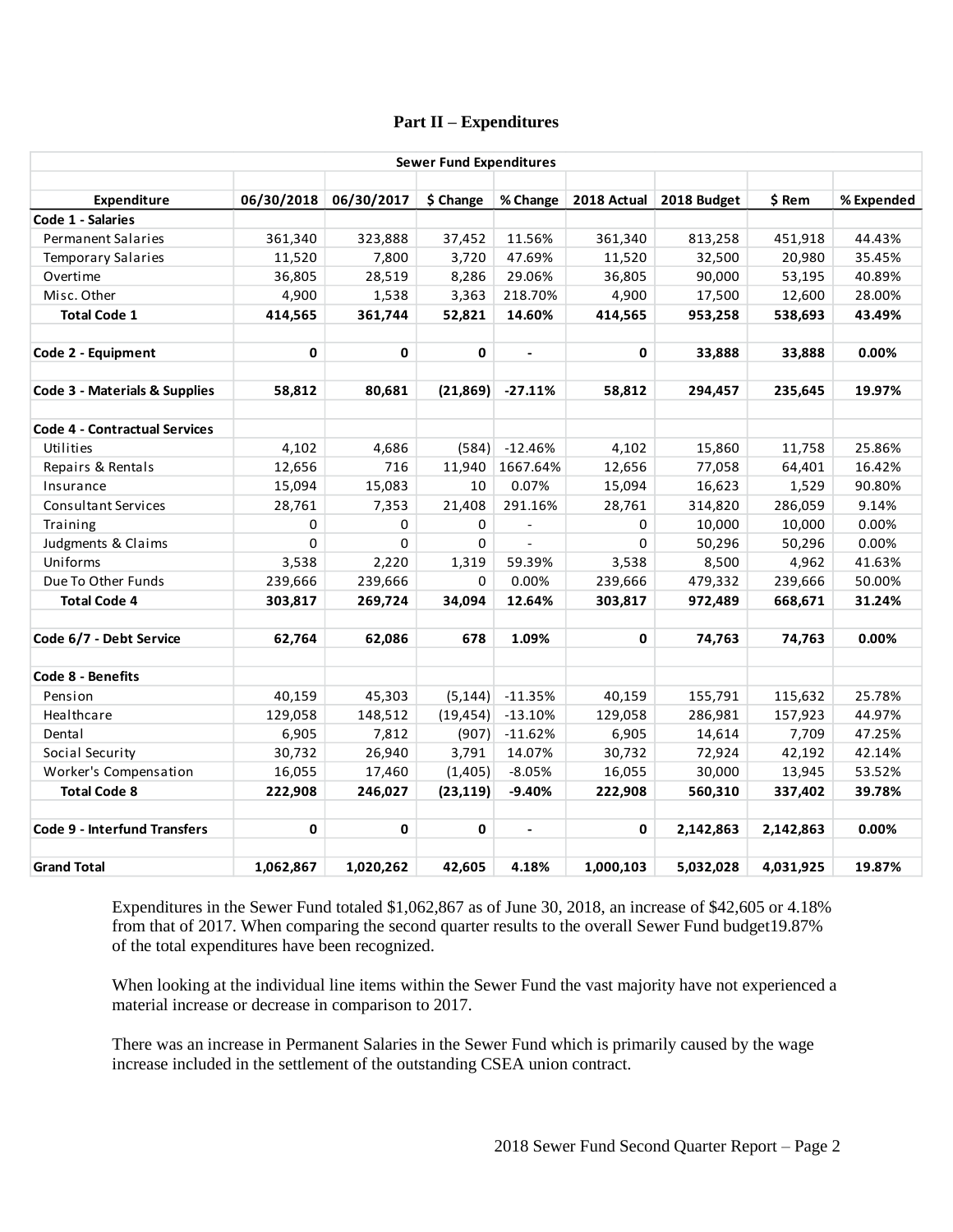The principal expenditure in the department is the annual transfer to the Capital Projects Fund for the Combined Sewer Overflow (CSO) Project. As discussed with the City Council this transfer will be recorded at the end of the 2018 fiscal year pursuant to the fund balance policy passed in March 2018. The amount of the transfer will be based on actual revenues and operating expenditures within the Sewer Fund.

It is anticipated that expenditures will increase in the third and fourth quarters of the fiscal year within the Consultant Services line for two projects that have been budgeted for, and this is why only 9.14% of the line has been expended to date.

|                     | 2018      | 2017      | <b>Difference</b> |
|---------------------|-----------|-----------|-------------------|
| <b>Revenues</b>     | 2,259,997 | 1,848,325 | 411,672           |
|                     |           |           |                   |
| <b>Expenditures</b> | 1,062,867 | 1,020,262 | 42,605            |
|                     |           |           |                   |
| <b>Difference</b>   | 1,197,130 | 828,063   | 369,067           |

The Sewer Fund has a surplus of \$1,197,130 as of June 30, 2018, an increase of \$369,067 from 2017. The cause of this increase is attributable to the increase in sewer rents to city residents and the rate increase passed in 2017.

It is important to note that the Sewer Fund will show a surplus throughout the fiscal year because the transfer to the Capital Projects Fund will not occur until the 2018 year-end reconciliation.

If you have any questions regarding the information provided in this report please do not hesitate to contact me for answers.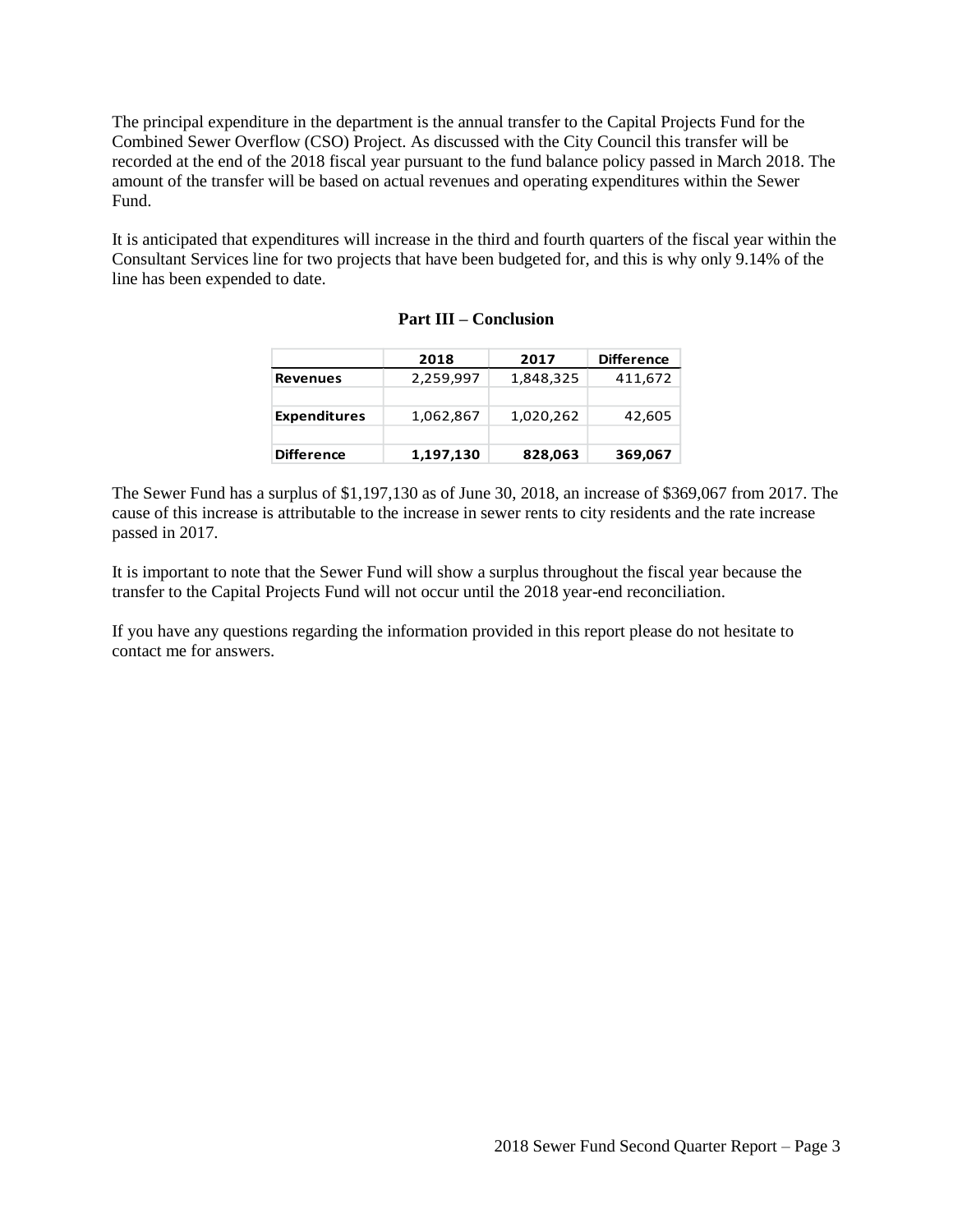**Wm. Patrick Madden** *Mayor*



**Andrew Piotrowski** *Deputy City Comptroller*

**Monica Kurzejeski** *Deputy Mayor*

**Office of the City Comptroller** City Hall 433 River Street – Suite 5001 Troy, New York 12180-3406

**Date:** July 30, 2018

- **To:** Honorable Wm. Patrick Madden City Council Members
- **From:** Andrew Piotrowski Deputy City Comptroller

**Re:** Second Quarter 2018 Financial Report – Water Fund

## **Part I – Revenues**

|                                      | <b>Water Fund Revenues</b> |            |            |            |             |             |             |            |  |  |
|--------------------------------------|----------------------------|------------|------------|------------|-------------|-------------|-------------|------------|--|--|
| Revenue                              | 06/30/2018                 | 06/30/2017 | \$ Change  | % Change   | 2018 Actual | 2018 Budget | \$ Diff     | % Achieved |  |  |
| City Water Sales                     | 2,063,293                  | 2,034,440  | 28,853     | 1.42%      | 2,063,293   | 4,650,000   | (2,586,707) | 44.37%     |  |  |
| <b>Outside Community Water Sales</b> | 2,729,950                  | 3,412,130  | (682,180)  | $-19.99%$  | 2,729,950   | 7,587,000   | (4,857,050) | 35.98%     |  |  |
| Unmetered Sales                      | 125,149                    | 110,361    | 14,789     | 13.40%     | 125,149     | 275,000     | (149, 851)  | 45.51%     |  |  |
| Use Of Money & Property              | 131,976                    | 120,467    | 11,509     | 9.55%      | 131,976     | 210,000     | (78, 024)   | 62.85%     |  |  |
| Permits                              | 5,410                      | 6,240      | (830)      | $-13.30\%$ | 5,410       | 12,000      | (6,590)     | 45.08%     |  |  |
| Sale Of Property                     | 10,900                     | 38,589     | (27, 689)  | -71.75%    | 10,900      | 51,000      | (40, 100)   | 21.37%     |  |  |
| Miscellaneous                        | 60,578                     | 48,794     | 11,784     | 24.15%     | 60,578      | 91,000      | (30, 422)   | 66.57%     |  |  |
| Interfund Revenues                   | 163,500                    | 163,500    | 0          | $0.00\%$   | 163,500     | 327,000     | (163,500)   | 50.00%     |  |  |
| Appropriated Fund Balance            | 114,509                    | 0          | 114,509    | 100.00%    | 114,509     | 1,635,000   | (1,520,492) | 7.00%      |  |  |
| <b>Total</b>                         | 5,405,265                  | 5,934,521  | (529, 256) | $-8.92%$   | 5,405,265   | 14,838,000  | (9,432,735) | 36.43%     |  |  |

Revenues in the Water Fund totaled \$5,405,265 at the end of the second quarter of 2018, representative of 36.43% of the 2018 budgeted total. In comparison to the 2017 second quarter results of \$5,934,521, the 2018 results have decreased by 8.92%.

Water Fund revenues to city residents totaled \$2,063,293 at the end of the second quarter in 2018, which is 44.37% of the budgeted total. The actual results have shown an increase from the six month total of 2017 amounting to 1.42%. It is anticipated that the revenues recognized from city residents will increase in the third and fourth quarter billings based on water consumption in the summer months.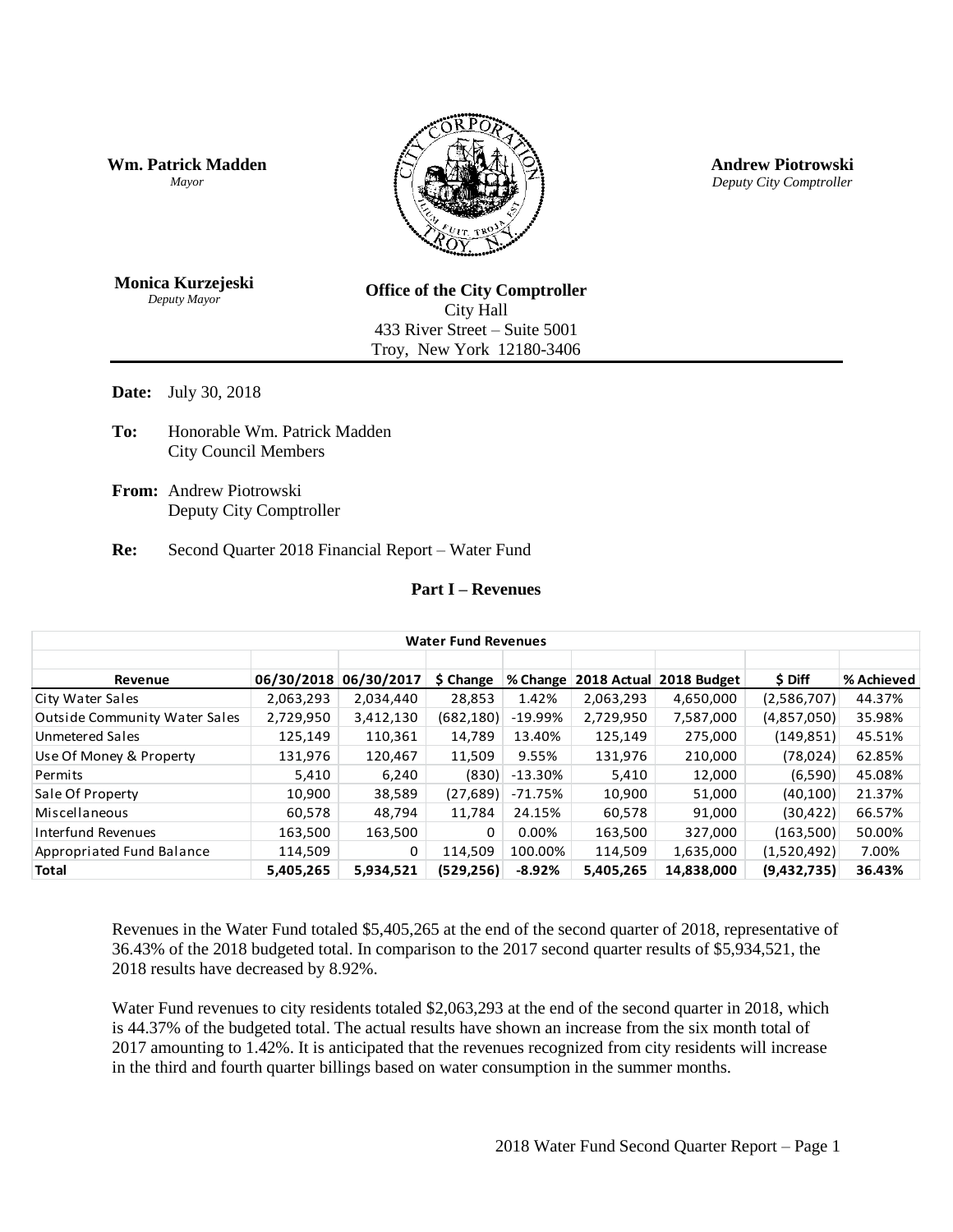Revenue from outside communities decreased by 19.99% from 2017, with a six month total in 2018 of \$2,729,950, or 35.98% of the total amount budgeted. The cause of the decrease comes from three specific communities where consumption decreased. The first was Waterford/Halfmoon which decreased because of a timing difference from 2017 to 2018 and the period of billing will be corrected in the next bill. The other decreases were within Brunswick and North Greenbush. The City Comptroller's Office is working with the Department of Public Utilities and the outside communities to review the meter readings for specific reasons why the decrease occurred.

The revenues budgeted from Appropriated Fund Balance are primarily for the 2018 Water Fund Capital Plan. The revenue will be recorded as expenditures are incurred for the project.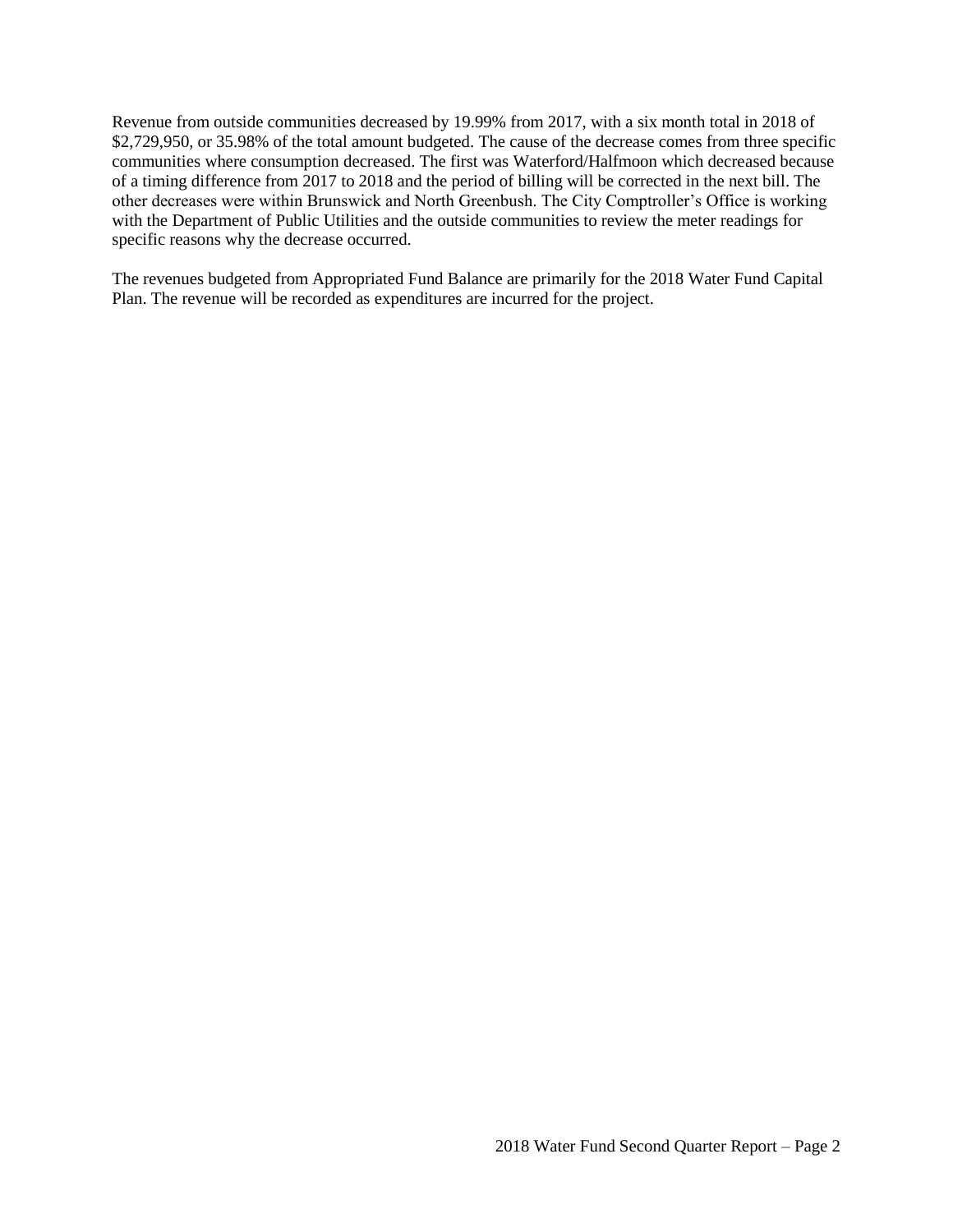## **Part II - Expenditures**

|                                          |            |             | <b>Water Fund Expenditures</b> |                |             |             |            |            |
|------------------------------------------|------------|-------------|--------------------------------|----------------|-------------|-------------|------------|------------|
|                                          |            |             |                                |                |             |             |            |            |
| Expenditure<br>Code 1 - Salaries         | 06/30/2018 | 06/30/2017  | \$ Change                      | % Change       | 2018 Actual | 2018 Budget | \$ Rem     | % Expended |
| Permanent Salaries                       | 1,331,360  | 1,306,698   | 24,662                         | 1.89%          | 1,331,360   | 3,019,034   | 1,687,674  | 44.10%     |
| <b>Temporary Salaries</b>                | 936        | 11,940      | (11,004)                       | $-92.16%$      | 936         | 62,500      | 61,564     | 1.50%      |
| Overtime                                 | 88,996     | 49,159      | 39,837                         | 81.04%         | 88,996      | 205,500     | 116,504    | 43.31%     |
| Misc Other                               | 6,282      | 8,756       | (2, 474)                       | $-28.26%$      | 6,282       | 76,332      | 70,050     | 8.23%      |
| <b>Total Code 1</b>                      | 1,427,574  | 1,376,552   | 51,021                         | 3.71%          | 1,427,574   | 3,363,366   | 1,935,792  | 42.44%     |
|                                          |            |             |                                |                |             |             |            |            |
| Code 2 - Equipment                       | 2,810      | 14,892      | (12,083)                       | $-81.13%$      | 2,810       | 57,810      | 55,000     | 4.86%      |
| <b>Code 3 - Materials &amp; Supplies</b> | 669,660    | 665,451     | 4,209                          | 0.63%          | 669,660     | 2,061,779   | 1,392,119  | 32.48%     |
|                                          |            |             |                                |                |             |             |            |            |
| <b>Code 4 - Contractual Services</b>     |            |             |                                |                |             |             |            |            |
| Utilities                                | 188,553    | 140,217     | 48,336                         | 34.47%         | 188,553     | 428,265     | 239,712    | 44.03%     |
| Postage                                  | 17,928     | 12,720      | 5,207                          | 40.94%         | 17,928      | 31,500      | 13,572     | 56.91%     |
| Printing & Advertising                   | 5,069      | 3,681       | 1,388                          | 37.71%         | 5,069       | 7,000       | 1,931      | 72.41%     |
| Repairs & Rentals                        | 21,089     | 34,048      | (12, 959)                      | $-38.06%$      | 21,089      | 84,000      | 62,911     | 25.11%     |
| Insurance                                | 60,375     | 60,333      | 42                             | 0.07%          | 60,375      | 67,491      | 7,116      | 89.46%     |
| <b>Dues</b>                              | 0          | 113         | (113)                          | $-100.00\%$    | $\mathbf 0$ | 6,000       | 6,000      | 0.00%      |
| Consultant Services                      | 147,545    | 43,729      | 103,816                        | 237.41%        | 147,545     | 241,042     | 93,497     | 61.21%     |
| Training                                 | 4,246      | 3,066       | 1,180                          | 38.48%         | 4,246       | 14,600      | 10,354     | 29.08%     |
| Travel                                   | 355        | $\mathbf 0$ | 355                            | $\omega$       | 355         | 2,250       | 1,895      | 15.78%     |
| Uniforms                                 | 13,198     | 13,244      | (46)                           | $-0.35%$       | 13,198      | 31,500      | 18,302     | 41.90%     |
| Misc Other                               | 1,064,986  | 1,054,542   | 10,445                         | 0.99%          | 1,064,986   | 4,517,575   | 3,452,589  | 23.57%     |
| <b>Total Code 4</b>                      | 1,523,344  | 1,365,693   | 157,651                        | 11.54%         | 1,523,344   | 5,431,223   | 3,907,879  | 28.05%     |
| Code 6/7 - Debt Service                  | 131,145    | 132,160     | (1,015)                        | $-0.77%$       | 131,145     | 563,745     | 432,600    | 23.26%     |
| Code 8 - Benefits                        |            |             |                                |                |             |             |            |            |
| Pension                                  | 143,969    | 161,004     | (17,034)                       | $-10.58%$      | 143,969     | 558,503     | 414,534    | 25.78%     |
| Healthcare                               | 441,317    | 454,706     | (13, 388)                      | $-2.94%$       | 441,317     | 981,342     | 540,025    | 44.97%     |
| Dental                                   | 22,579     | 24,666      | (2,086)                        | $-8.46%$       | 22,579      | 47,791      | 25,212     | 47.25%     |
| Social Security                          | 105,048    | 101,901     | 3,146                          | 3.09%          | 105,048     | 257,298     | 152,250    | 40.83%     |
| Workers' Compensation                    | 13,638     | 17,166      | (3,528)                        | $-20.55%$      | 13,638      | 28,000      | 14,362     | 48.71%     |
| <b>Total Code 8</b>                      | 726,552    | 759,443     | (32, 891)                      | $-4.33%$       | 726,552     | 1,872,934   | 1,146,382  | 38.79%     |
|                                          |            |             |                                |                |             |             |            |            |
| <b>Code 9 - Interfund Transfers</b>      | 0          | 0           | 0                              | $\blacksquare$ | 0           | 1,495,000   | 1,495,000  | 0.00%      |
| <b>Grand Total</b>                       | 4,481,084  | 4,314,191   | 166,893                        | 3.87%          | 4,481,084   | 14,845,857  | 10,364,772 | 30.18%     |

Expenditures in the Water Fund totaled \$4,481,084 as of June 30, 2018, representative of 30.18% of the total amount budgeted in 2018. This 2018 total is an increase of 3.87%, or approximately \$166,000 from the six month total of 2017.

The primary cause for the increase in expenditures from 2017 to 2018 is within the Consultant Services line which increased \$103,000. The increase and reason why \$147,545 has been expended is due to the repairs needed for the water main that broke under the Poestenkill.